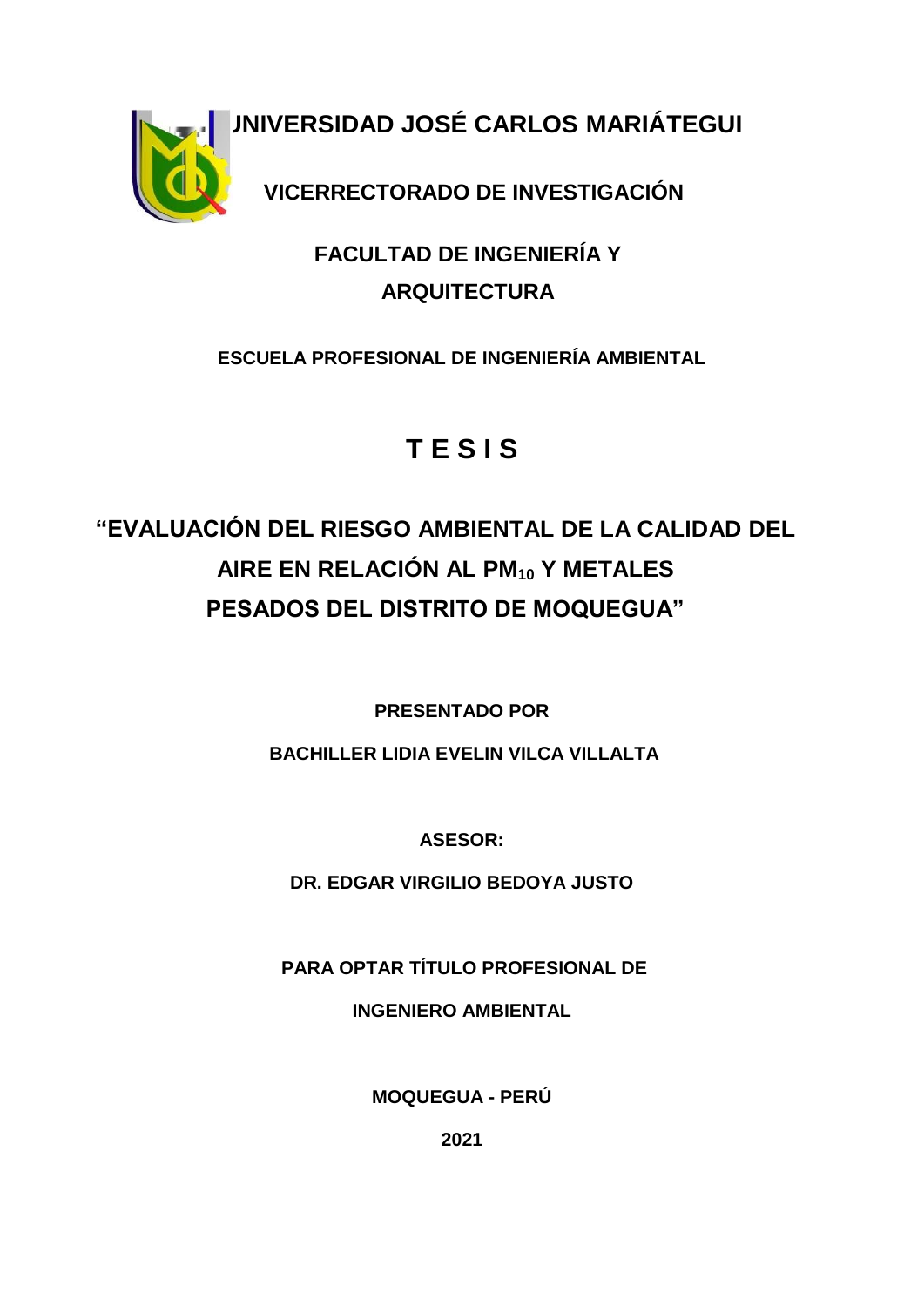#### **RESUMEN**

El presente estudio de investigación tiene como objetivo evaluar el riesgo ambiental de la calidad del aire en relación al PM<sub>10</sub> y metales pesados del distrito de Moquegua, 2020, se estableció seis puntos de monitoreo abarcando así el área de estudio; para la colección de la muestra se utilizó un equipo de alto volumen (High Vol) y filtros de fibra de cuarzo y los datos del comportamiento de los parámetros meteorológicos se obtuvieron mediante una estación automática Campbell modelo CR850. Se realizó la identificación de los peligros en el entorno (humano, natural y socioeconómico) para evaluar el aporte de las diferentes fuentes que contribuyen al deterioro progresivo de la calidad del aire y determinar el nivel del riesgo ambiental. Los resultados de  $PM_{10}$  muestran que dos de los seis puntos de monitoreo en sus concentraciones máximas L-01 (112,42  $\mu$ g/m<sup>3</sup>) y L-02  $(122,70 \text{ µg/m}^3)$  sobrepasaron el Estándar de Calidad ambiental (ECA) para Aire de 100 μg/m<sup>3</sup> para periodos de 24 horas; así mismo, las concentraciones de los 16 metales pesados identificados en los seis puntos de monitoreo, estuvieron por debajo de los estándares ambientales establecidos en los Criterios de Calidad Ambiental de Ontario. El desarrollo de las fases de los criterios de evaluación de riesgo ambiental, ha permitido a través de los escenarios establecidos para los entornos humano, natural, y socioeconómico en la última etapa (caracterización del riesgo) concluir un nivel de riesgo moderado para el distrito de Moquegua.

*Palabras clave:* riesgo ambiental, calidad del aire, material particulado, metales pesados.